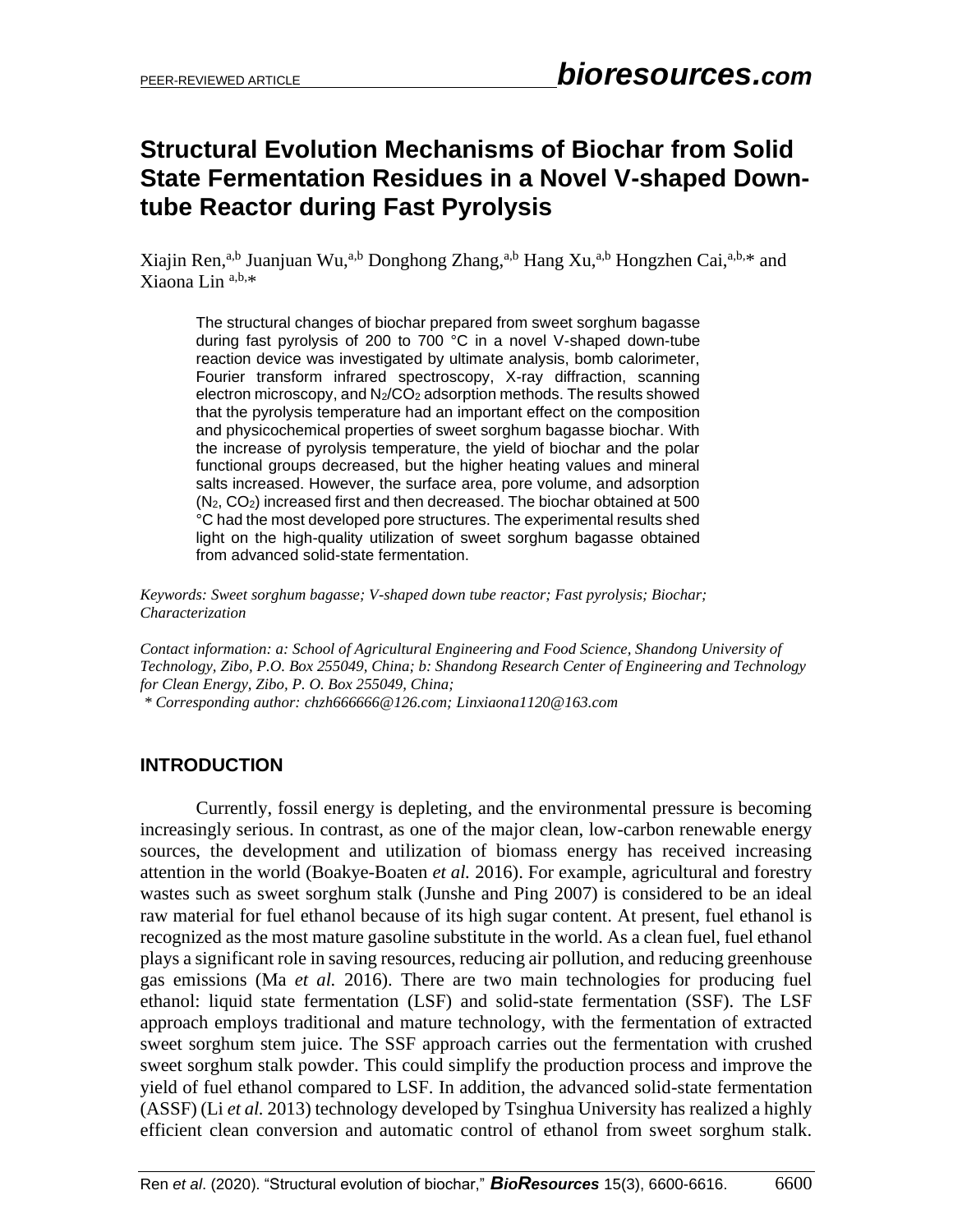However, it generated a lot of sweet sorghum bagasse (SSB) in the fermentation process. In addition to a small portion used in feed (Houx *et al.* 2013) and papermaking (Fatriasari and Iswanto 2015), most of the bagasse has been disposed of as waste, which has a negative impact on the environment and resources. Hence, an environmentally friendly technology is needed for the clean and efficient utilization of SSB.

As one of the most potential biomass energy technologies, biomass fast pyrolysis technology has made significant progress due to the high adaptability in utilizing a variety of biomass feedstock. Moreover, the chemical compositions of SSB mainly contain cellulose, hemicellulose, and lignin, and the C/H ratio is relatively high. So sweet sorghum bagasse can be converted into a high-value product by fast pyrolysis technology. The biomass fast pyrolysis technology is a new biomass energy utilization technology that converts low energy density biomass into high energy density products (non-condensable gas, bio-oil, and biochar) (Chen *et al.* 2016). It is known that the non-condensable gas can be used for power generation and heating, the bio-oil can be used independently or mixed with fossil fuels in boilers for heat and power generation, and it can also be directly applied to gas turbines as the fuel (Abnisa and Daud 2014).

Previous researchers mainly have studied the properties of bio-oil obtained by the fast pyrolysis of SSB, but the addition product (biochar) has been rarely studied. It is worth noting that biochar has wide application prospects in many areas due to its versatile physicochemical characteristics (Zhang *et al.* 2017). For example, biochar can be used to improve soil as a soil amendment and treat sewage as an adsorbent (Thangalazhy-Gopakumar *et al.* 2015), and its high heating value can be applied in energy production (Nanda *et al.* 2016). What's more, biochar also can be used for activated carbon production, catalyst precursor, carbon sequestration, and so on (Alvarez *et al.* 2014; Chen *et al.* 2015; Rafiq *et al.* 2016). However, whether biochar can be used effectively depends on its basic properties, which are mainly affected by materials and pyrolysis conditions. The structural evolution of biochar also plays an important role in the biomass thermochemical conversion process. The change of the internal structure of biochar particles not only affects its physical and chemical properties, but it also determines its reactivity and conversion rate (Fatehi and Bai 2017). Recently a large number of scholars have studied the effects of biomass feedstock or pyrolysis conditions (pyrolysis temperature, heating rate, residence time, and pressure) on the structure and reaction characteristics of biochar (Angın 2013; Zhang *et al.* 2015), but there have been few studies on the evolution of biochar structural features during fast pyrolysis. The evolution of biochar structure during the fast pyrolysis process is critical for the practical application of biochar, and this aspect remains a topic worth exploring.

In general, reaction devices for the production of biochar mainly include fixed beds (Tan *et al.* 2017) and fluidized beds (Chen *et al.* 2011). Among them, the fluidized bed has been expanded to an industrial scale due to its simple structure and simple operation compared with others. The disadvantage is that it needs to introduce a large amount of fluidizing gas, which greatly increases the cost. However, the novel V-shaped down tube (VDT) reaction device developed by the authors' group for the production of bio-oil exhibits absolute advantages (Li *et al.* 2017). The descending tube of VDT is V-shaped, and the heat preservation sleeve tube is placed on the outer wall of the tube, which reduces the overall height of the test device. Specifically, fast pyrolysis is completed by directly heating biomass particles with heat carrier (ceramic balls) without introducing any carrier gas, which reduces the heat loss and the cost. To date, there still has been little study on the evolution of biochar during the fast pyrolysis process of SSB by VDT.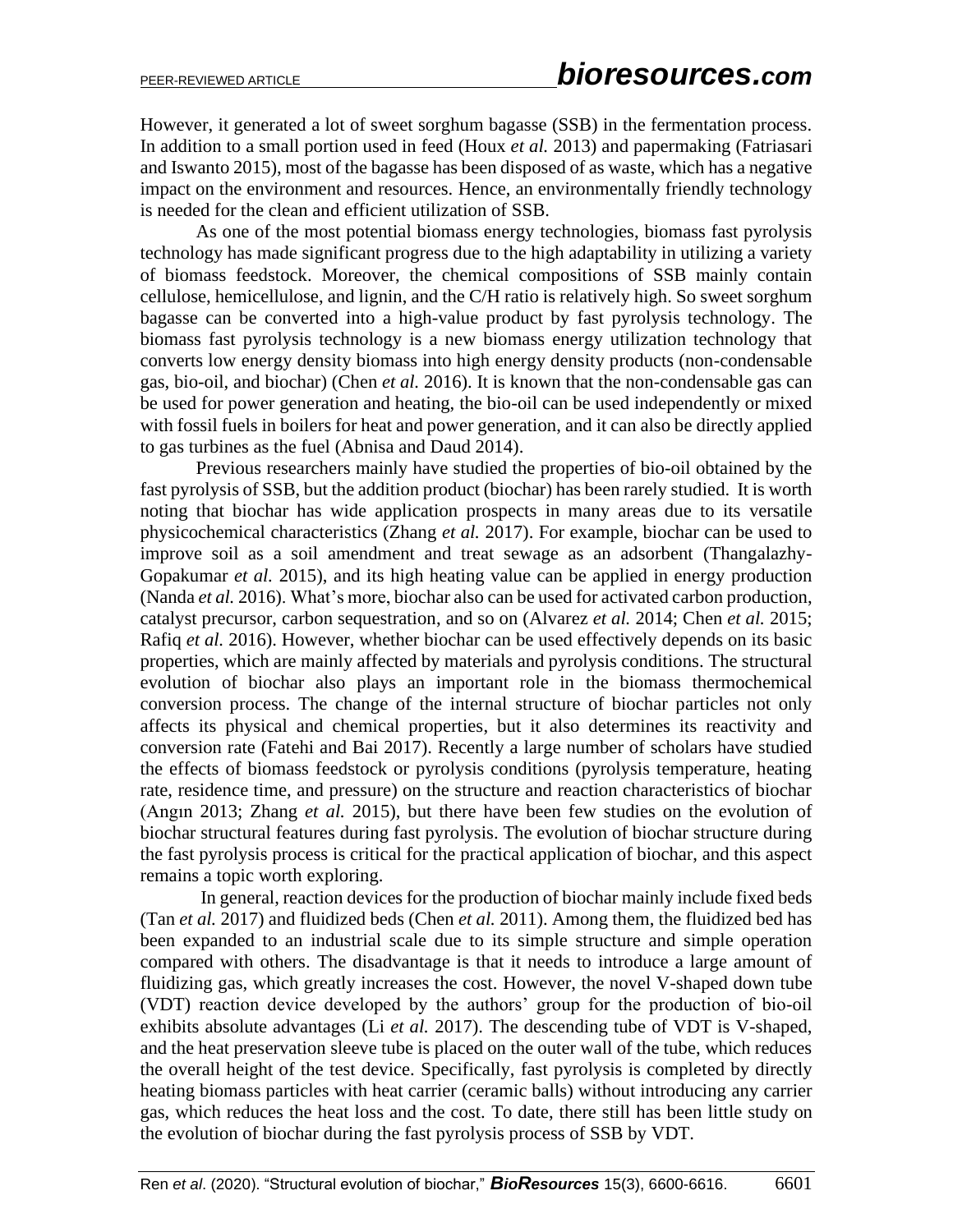Yin *et al*. (2013) used the fluidized bed for fast pyrolysis to produce bio-oil, and the gas chromatography-mass spectrometry (GC-MS) analysis showed an annulation feature of bio-oil compositions produced from SSB. Naik *et al.* (2017) performed fast pyrolysis experiments in a laboratory-scale vertical fixed bed reactor using SSB as raw materials; the results showed that the calorific value of sorghum bagasse bio-oil was in a comparable range with other bio-oils. Unlike these, the SSB after ASSF was used to conduct fast pyrolysis to produce sweet sorghum bagasse biochar (SSBB) in the novel VDT reaction device within a wide temperature range of 200 to 700 °C. The evolution of SSBB structural features was explored in the present study. This work would be important in helping to understand the properties of biochar obtained in the novel VDT reactor and can provide the basis for effective utilization of biochar.

## **EXPERIMENTAL**

#### **Materials**

As the feedstock for fast pyrolysis, the SSB obtained from ASSF was crushed and then sieved to keep them at less than 1 mm in size. The main properties of SSB were tested on a dry basis. The proximate analysis of SSB was measured in a muffle furnace, the chemical composition of SSB was investigated in an semi-automatic fiber analyzer (FIWE6; VELP Co., Usmate, Italy), and the thermal properties of SSB were evaluated in a thermogravimetric analyzer (TGA) (STA 499 F5; Netzsch, Selb, Germany).

## **The VDT Pyrolysis System and Pyrolysis Experiments**

As shown in Fig. 1, the VDT pyrolysis system is mainly composed of a feeding device, VDT reactor, separator, condenser, heat carrier circulating device, and data acquisition. The most distinctive feature of the essential design characteristics is the ceramic balls acting as heat carriers, and the SSB mixing feedstocks with ceramic balls can heat SSB rapidly in the reactor, exhibiting a high heating efficiency. The pyrolysis experiment was conducted after debugging and confirming that the operation was normal. Moreover, there are many advantages in the VDT pyrolysis system, such as its ease of operating, ease of maintenance, and suitability to be popularized and applied, compared to other pyrolysis systems. The utilization of VDT pyrolysis system not only improved the energy efficiency but it also ensured the continuity of pyrolysis.

Prior to the experimental runs, the heat carrier circulating device was preheated by the ceramic balls until thermal equilibrium was reached in the pyrolysis system, and then the SSB feedstocks were fed to the pyrolysis reactor continuously at a 100 kg/h constant cycle rate after the ceramic balls reached the required temperature. The final temperatures of pyrolysis experiments were set within the range 200 to 700 °C. The different biochar samples were captured in a separator. After each pyrolysis experiment, the collected SSBB was placed in a dryer to dry for the subsequent characterization and analysis. The study of bio-oil and biogas obtained by the VDT pyrolysis system has been explored in previous work (Fu *et al.* 2019). The main novelty of this study is to explore structural evolution mechanisms of biochar in a novel V-shaped down tube reactor during fast pyrolysis of SSB, which was obtained by solid-state fermentation. The results could be helpful to utilize the high-value solid-state fermentation residues.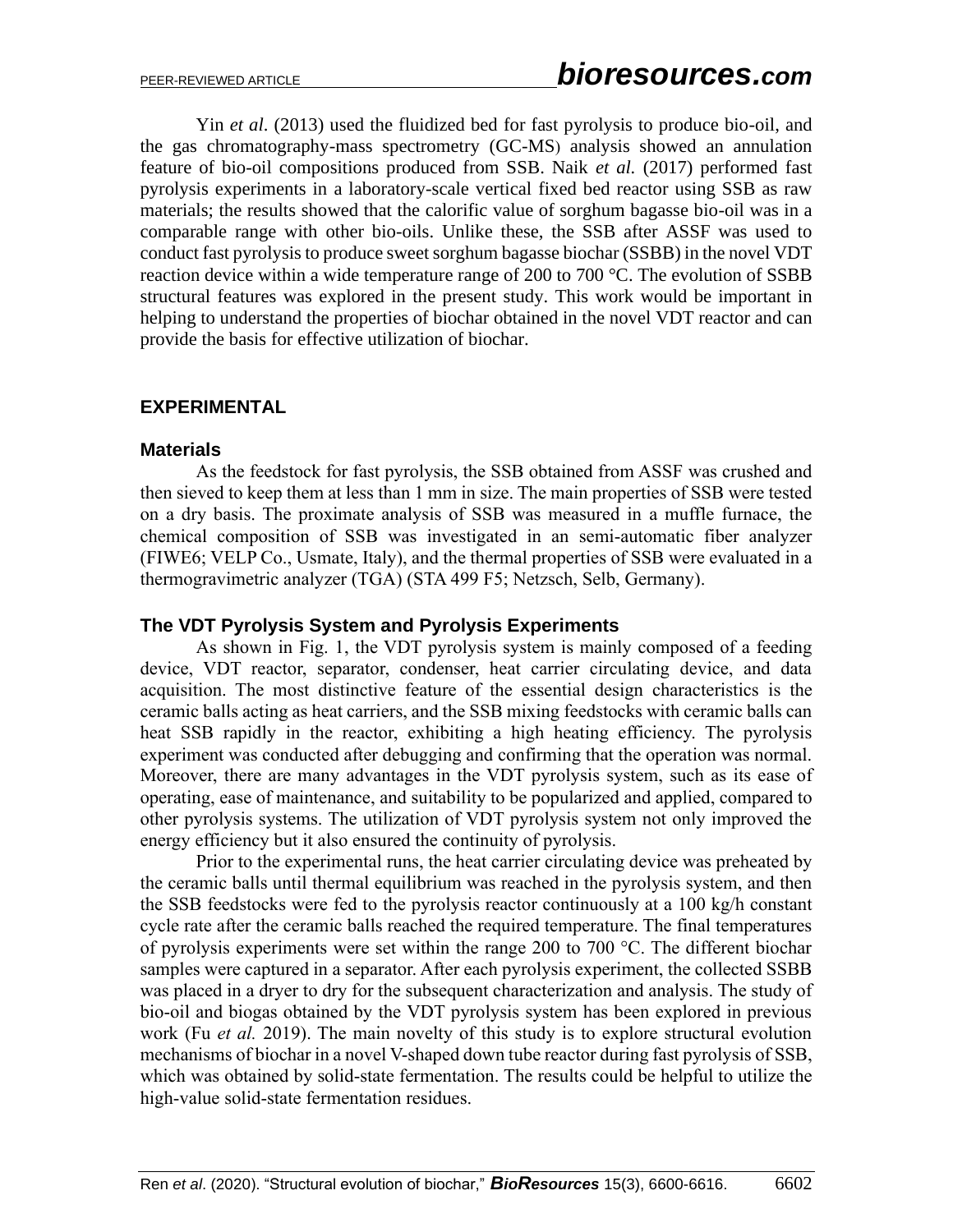

**Fig. 1.** The VDT pyrolysis system: 1. Biomass; 2. Biomass feeder; 3. Heat carrier heater; 4. Heat carrier flow; 5. Temperature control regulator; 6. Non condensable gas; 7. Induced draft fan; 8. Pressure regulator lank; 9. Bucket elevator; 10. Plate heat exchanger; 11. Spray condenser; 12. Oil pump; 13. V-shaped down tube reactor; 14. Pyrolysis vapors; 15. Cyclone-1; 16. Valve-2; 17. Fine particles canister; 18. Cyclone-2; 19. Valve-3; 20. Fine particles canister; 21. Gas-solid separator; 22. Valve-1; 23. Data acquisition/control system; 24. Char collector; 25. Bio-oil filter; 26. Bio-oil tank; T1. Temperature1; T2. Temperature2; T3. Temperature3; T4. Temperature4; T5. Temperature5; T6. Temperature6; T7. Temperature7; T8. Temperature8. The device diagram was obtained from previous work by the authors' group (Fu *et al.* 2017).

#### **Methods**

#### *Characterization and analysis of SSBB*

The ultimate analysis and the higher heating values (HHVs) of the feedstock and SSBB were evaluated using an elemental analyzer (model EA 3000; Euro Vector, Pavia, Italy) and a C2000 bomb calorimeter (model C2000; IKA, Staufen, Germany). The Fourier transform infrared (FTIR) (Nicolet5700; Thermo Fisher, Waltham, MA, USA) spectra were measured with KBr method. The X–ray diffraction (XRD) patterns were determined by a polycrystalline X-ray diffractometer (AXS D8 Advance; Bruker, Karlsruhe, Germany) using CuKa radiation with  $2\theta$  ranging between  $5^{\circ}$  and  $40^{\circ}$  at  $5^{\circ}/\text{min}$ . The pore characteristics were tested using an automatic specific surface analyzer (ASAP 2020; Micromeritics Instrument, Norcross, GA, USA). The scanning electron microscope (SEM) (Sirion 200; FEI, Hillsboro, OR, USA) was used to observe the microstructure, and the powder samples were sputtered with gold prior to processing to avoid electrical charging during examination. The pore structure characteristics were investigated with a surface area and porosity analyzer (ASAP 2060M; Micromeritics Instrument, Norcross, GA, USA), and N<sub>2</sub> and CO<sub>2</sub> were used as the adsorption gases.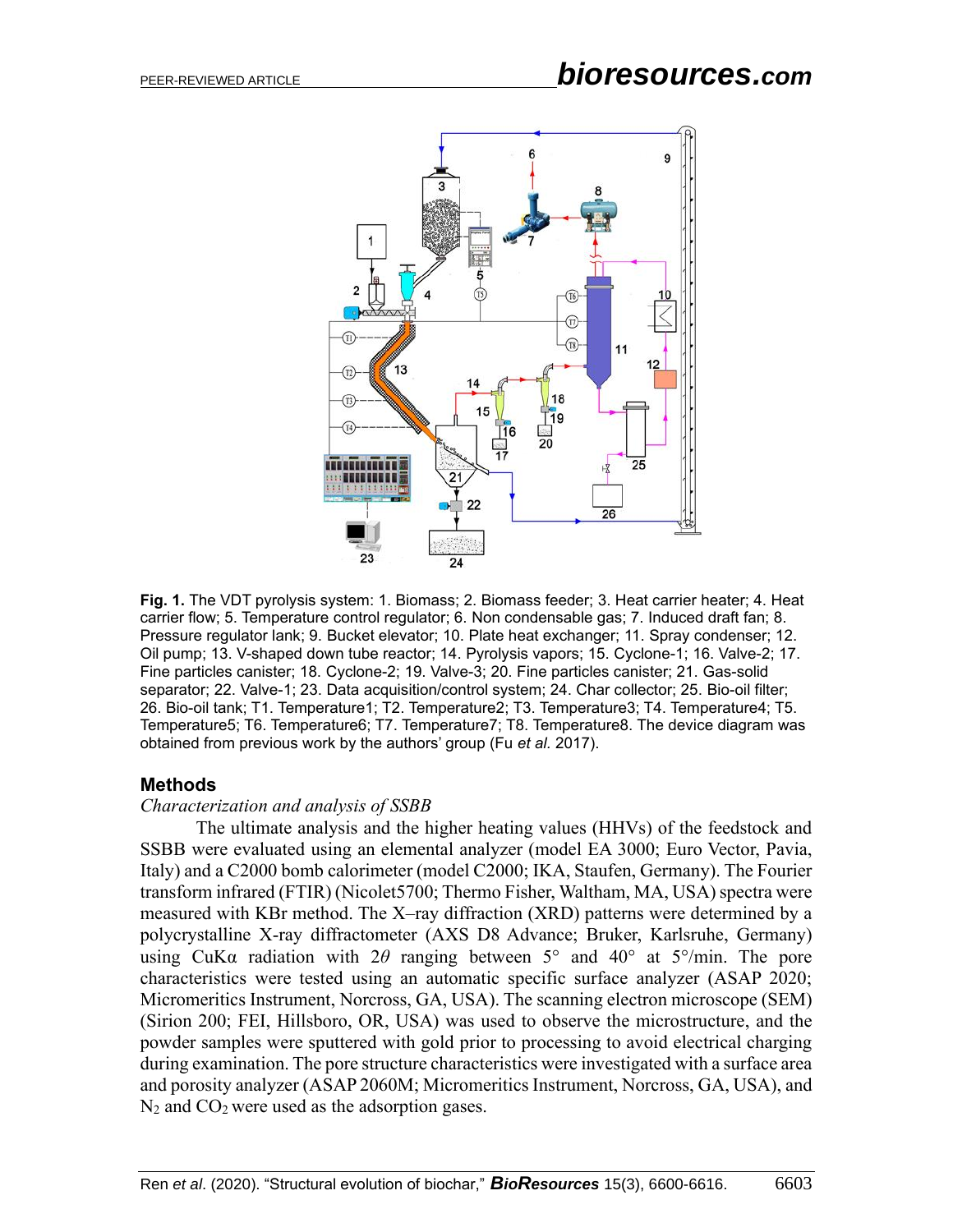# **RESULTS AND DISCUSSIONS**

## **Feedstock (SSB) Characterization**

Table 1 presents the main properties of SSB. The content of volatile matter in SSB was the highest (78.2 wt%), the content of ash was the lowest (4.75 wt%), and the remainder was fixed carbon (17.0 wt%) by the proximate analysis. In addition, the ultimate analysis revealed that the elements of SSB were composed of carbon, hydrogen, nitrogen, and oxygen, and the amounts of the elements were  $45.7, 6.05, 0.51,$  and  $47.8 \text{ wt\%}$ , respectively. The chemical compositions of SSB are also presented in Table 1 and show that the content of cellulose was the highest with a value of 36.7 wt%, while the respective contents of hemicelluloses and lignin were 23.3 and 17.1 wt%, respectively. The abovementioned properties of SSB were consistent with those of other studies (Cardoso *et al.* 2011; Yin *et al.* 2013), except for minor differences that were attributed to the differences in geographical location and cultivation status. It is worth noting that there was a big difference of the main properties between SSB and sweet sorghum straw that can be ascribed to the effect of ASSF.

| <b>Proximate Analysis (wt%)</b>   |       |  |  |  |  |
|-----------------------------------|-------|--|--|--|--|
| Volatile matter                   | 78.24 |  |  |  |  |
| Fixed carbon                      | 17.01 |  |  |  |  |
| Ash                               | 4.75  |  |  |  |  |
| <b>Ultimate Analysis (wt%)</b>    |       |  |  |  |  |
| C                                 | 45.68 |  |  |  |  |
| н                                 | 6.05  |  |  |  |  |
| N                                 | 0.51  |  |  |  |  |
| ∩                                 | 47.76 |  |  |  |  |
| <b>Chemical Composition (wt%)</b> |       |  |  |  |  |
| Cellulose                         | 36.67 |  |  |  |  |
| <b>Hemicelluloses</b>             | 23.26 |  |  |  |  |
| Lignin                            | 17.13 |  |  |  |  |

#### **Table 1.** The Main Properties of SSB

Likewise, the thermal behavior of SSB was investigated by TGA at the heating rate of 10 ℃/min over a range from 35 to 800 ℃. Generally speaking, the weight loss of biomass is mainly caused by the release of volatiles during pyrolysis. With the increase of heating temperature, the macromolecules in the biomass could absorb a large amount of heat, resulting in a series of parallel and continuous chemical reactions of biomass principal components among cellulose, hemicellulose, and lignin, which results in the release of volatiles. As shown in Fig. 2, the whole pyrolysis process included four stages. The first stage (the drying stage,  $\leq 100$  °C) was mainly the process of losing water from raw SSB feedstock. A weak peak was visible on the derivative thermogravimetric (DTG) curve, showing a certain degree of weight loss. The moisture in biomass was vaporized when the temperature was approximately 100 ℃. In the second stage (the preheating stage, 100 to 200 ℃), no remarkable changes were observed on the TG curve. The third stage (the devolatilization stage, 200 to 400 ℃) was the main stage of SSB during the pyrolysis process, and most of the weight loss of SSB occurred at this stage. At this temperature range, SSB was cracked into small molecular weight gases and condensable volatiles of macromolecules, which was the main cause of weight loss. Two peaks could be seen in this stage. The peak shoulder that occurred at  $270 \degree C$  was mainly caused by the pyrolysis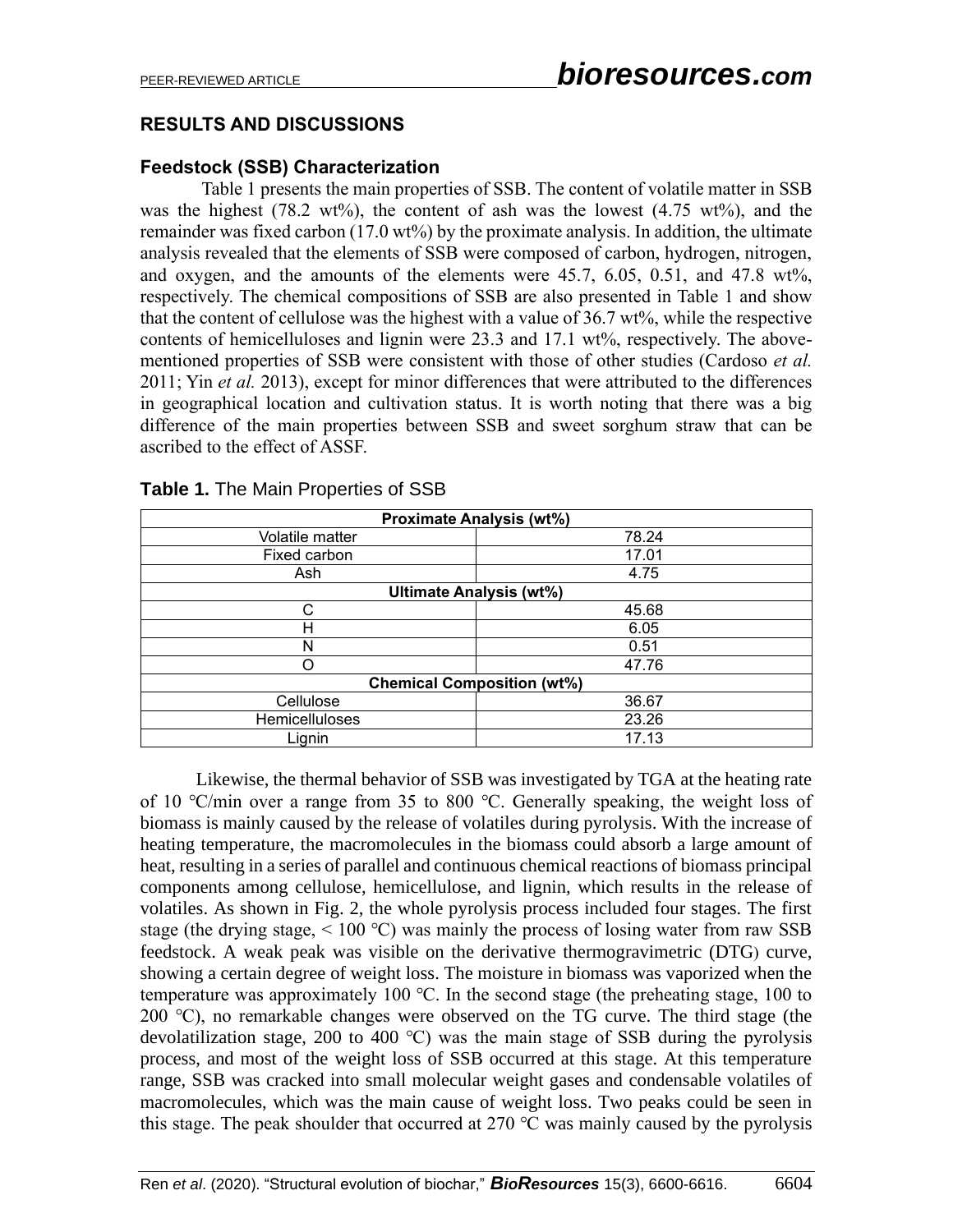of hemicellulose, and the sharpest peak occurred at approximately 300 ℃, which was caused by the pyrolysis of cellulose in the SSB feedstock. Hemicellulose is an amorphous polymer with relatively low molecular weight and low degree of polymerization (Ma *et al.* 2015), so the thermal stability of hemicellulose is lower than cellulose and the pyrolysis of hemicellulose takes place earlier than that of cellulose. In terms of the fourth stage (carbonization stage,  $> 400$  °C), slow pyrolysis and carbonization of lignin in SSB feedstock occurred, and the biochar was eventually formed. Lignin has better thermal stability compared to hemicellulose and cellulose because of its more highly crosslinked and branched structures (Ma *et al.* 2015), which made the pyrolysis and carbonization of lignin occur at higher temperatures.



**Fig. 2.** DTG and TG curves of SSB at the heating rate of 10 °C/min

Antal and Varhegyi (1995) thought that the volatilization of biomass pyrolysis could be analyzed under the assumption that the pyrolysis process of cellulose and hemicellulose did not affect each other. Based on this assumption, a conclusion could be drawn that the weight loss peak in the lower temperature region was the pyrolysis of hemicellulose, the weight loss peak in the relatively high-temperature region was the pyrolysis of cellulose, while the pyrolysis of lignin occurred slowly in a wide temperature range. In other words, the pyrolysis process of biomass is the superposition of three pyrolysis process of organic components including cellulose, hemicellulose, and lignin. In particular, it should be noted that biomass is a multicomponent substance, so the decomposition of the different components is bound to occur at the same time more or less. Hence, the changes in the DTG curve can only represent the decomposition of major components.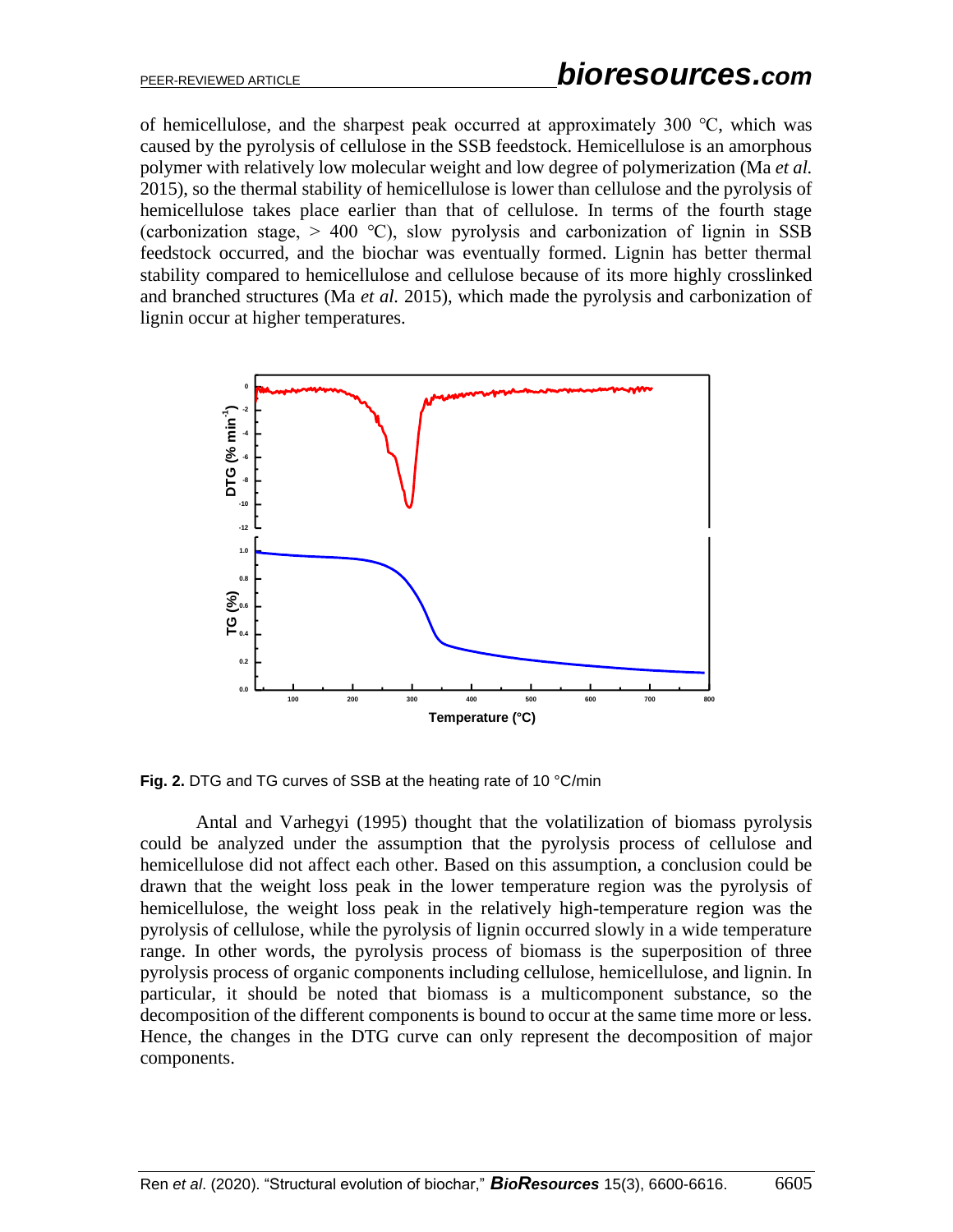## **Biochar (SSBB) Characterization**

## *Physicochemical properties*

The increase of pyrolysis temperature is bound to lead to the decomposition and recombination of the internal structure of SSB, which could change the physicochemical properties of biochar. Table 2 shows the physicochemical properties of SSBB at different temperatures including the ultimate analysis, HHV, and yield of the biochar. The increase of pyrolysis temperature led to the increase of carbon contents and the decrease of hydrogen contents and oxygen contents. It is clear that the carbon content increased 61.0%, while the hydrogen and oxygen contents decreased 76.9% and 49.4%, respectively, over a temperature range from ambient temperature to 700 ℃. As an important index for the analysis of polymer elements, the ratios of H/O and O/C have been used widely to determine the aromatization structure and composition of the polymer. As shown in Table 2, with the increment of the pyrolysis temperature, the H/O and O/C ratios were decreased by 85.5% and 68.0%, respectively. This results are consistent with those for other biomass (Fu *et al.* 2012), and there was a remarkable negative correlation between the values of H/O and O/C of biochar and pyrolysis temperature ( $p < 0.01$ ). The decreases of the above results were mainly due to the aggravation of dehydrogenation and deoxidation reactions during the heating process. It also has been shown that the increase of temperature could promote the fracture of weak chemical bond and formation of condensation products, and that biochar prepared at higher temperature is more stable (Spokas *et al.* 2010). Additionally, the SSB had a high HHV of 18.3 MJ/Kg, far more than that of corn stalk (16.8 MJ/Kg) (Fu *et al.* 2018), and the HHV increased by 65.0%, reaching a maximum of 30.2 MJ/Kg as the temperature was raised to 700 ℃. The high HHV provided the possibility for the application of biochar in biofuels and energy production. Other than that, the pyrolysis temperature is of great importance to the yield of the biochar. As shown in Table 2, the yield of SSBB sharply decreased with the increase of pyrolysis temperatures, especially when the pyrolysis temperature raised from 300 to 400 ℃. When the pyrolysis temperature exceeded 500 ℃, the decrease of SSBB yield gradually slowed down. The decrease of SSBB yield may be related to the greater primary decomposition and the secondary decomposition of the biochar (Fu *et al.* 2012). In summary, proper selection of pyrolysis temperature can improve the composition and energy characteristics of SSB, and then improve the practical applications of SSB.

| T (°C)     | С<br>(wt%) | н<br>(wt%) | N<br>(wt%) | O<br>(wt%) | H/C  | O/C  | <b>HHV</b><br>(J/kg) | Yield<br>(%) |
|------------|------------|------------|------------|------------|------|------|----------------------|--------------|
| <b>SSB</b> | 45.68      | 6.05       | 0.51       | 47.76      | 1.59 | 0.78 | 18.27                | --           |
| 200        | 46.03      | 5.97       | 0.54       | 47.46      | 1.56 | 0.77 | 19.82                | 95.1         |
| 300        | 50.61      | 5.61       | 0.59       | 43.19      | 1.33 | 0.64 | 23.19                | 78.62        |
| 400        | 65.09      | 4.31       | 0.96       | 29.64      | 0.79 | 0.34 | 27.93                | 35.81        |
| 500        | 68.67      | 3.17       | 0.74       | 27.42      | 0.55 | 0.30 | 28.47                | 28.23        |
| 600        | 73.07      | 2.04       | 0.69       | 24.20      | 0.34 | 0.25 | 29.87                | 25.72        |
| 700        | 73.54      | 1.4        | 0.64       | 24.18      | 0.23 | 0.25 | 30.15                | 24.04        |

**Table 2.** The Ultimate Analysis, HHV, and Yield of the Biochar at Different **Temperatures** 

## *FTIR analysis*

To determine the effects of pyrolysis temperature on the surface functional groups of biochar, FTIR spectroscopy was performed on the samples over a scanning range from  $4000 \text{ cm}^{-1}$  to  $400 \text{ cm}^{-1}$  with a resolution of  $4 \text{ cm}^{-1}$ . As shown in Fig. 3 and Table 3, the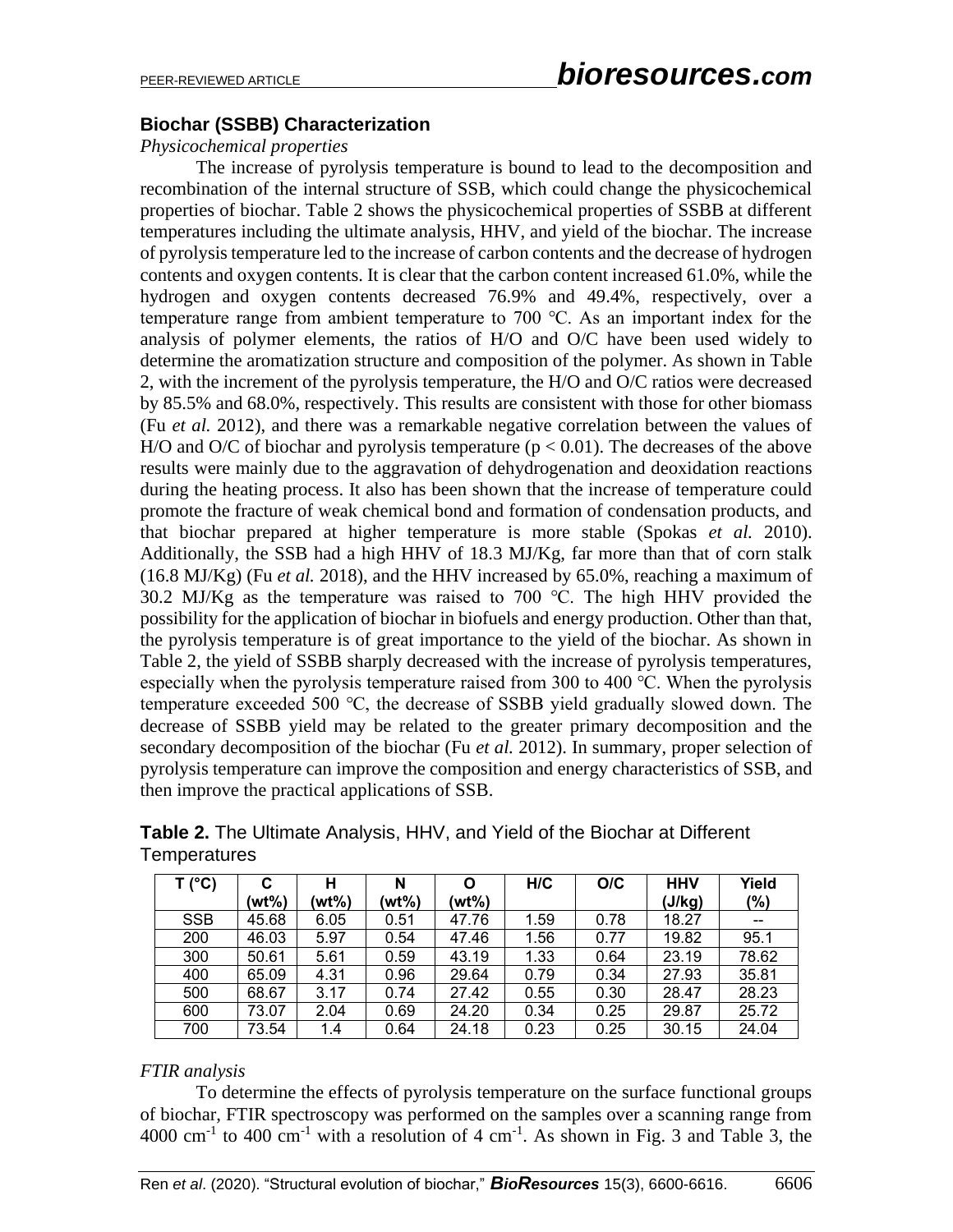broad and strong peak at  $3400 \text{ cm}^{-1}$  was attributed to the asymmetrical O-H stretching vibration that was caused by phenolic hydroxyl and alcohol hydroxyl. The peaks at 2920 and  $2850 \text{ cm}^{-1}$  were due to the C-H stretching vibration that was caused by aliphatic structures, and the C–H bending vibration at  $1374 \text{ cm}^{-1}$  was caused by the aliphatic structures equally. The peaks at  $1710 \text{ cm}^{-1}$  were caused by the carbonyl C=O stretching vibration. Likewise, the absorption peaks at  $1636$  and  $1513$  cm<sup>-1</sup> were attributed to the aromatic C=C stretching vibration with olefinic and aromatic structures. The C–O stretching vibration with unsaturated ethers, tertiary hydroxyl, and primary hydroxyl was responsible for the peaks at 1246, 1162, and  $1052 \text{ cm}^{-1}$ . Additionally, the phenol structures may cause the O–H out of plane deformation to appear at 608 cm<sup>-1</sup>. Typically, the pyrolysis temperature could affect the chemical structure of biochar remarkably. As shown in Fig. 3, there was a large difference in functional groups on the surface of biochars obtained from different pyrolysis temperatures. With the increase of pyrolysis temperatures, the O-H groups at  $3400 \text{ cm}^{-1}$  decreased gradually and the higher the temperature, the less the O-H groups, indicating that the increment of the pyrolysis temperature could effectively reduce the polarity of SSB. Moreover, the intensity of C-H stretching vibration at 2920 and 2850 cm-1 was also weaker compared with SSB feedstock, which showed that the dehydrogenation and deoxidation reactions were also gradually intensified and the aromatization of SSBB was increased gradually. Furthermore, except the above functional groups shown at 3400, 2920, and  $2850 \text{ cm}^{-1}$ , the other functional groups marked in Fig. 3 gradually decreased or even disappeared, as the temperature exceeded 300 ℃. Especially when the temperature reached 700 °C, the absorption peaks of all carbon-containing functional groups of biochar disappeared, and this was consistent with the results of relevant scholars who thought that the FTIR spectra of biochar under 700 ℃ was similar to that of pure graphite (Keiluweit *et al.* 2010; Uchimiya *et al.* 2011).



**Fig. 3.** FTIR spectra of SSB and the SSBB prepared at different temperatures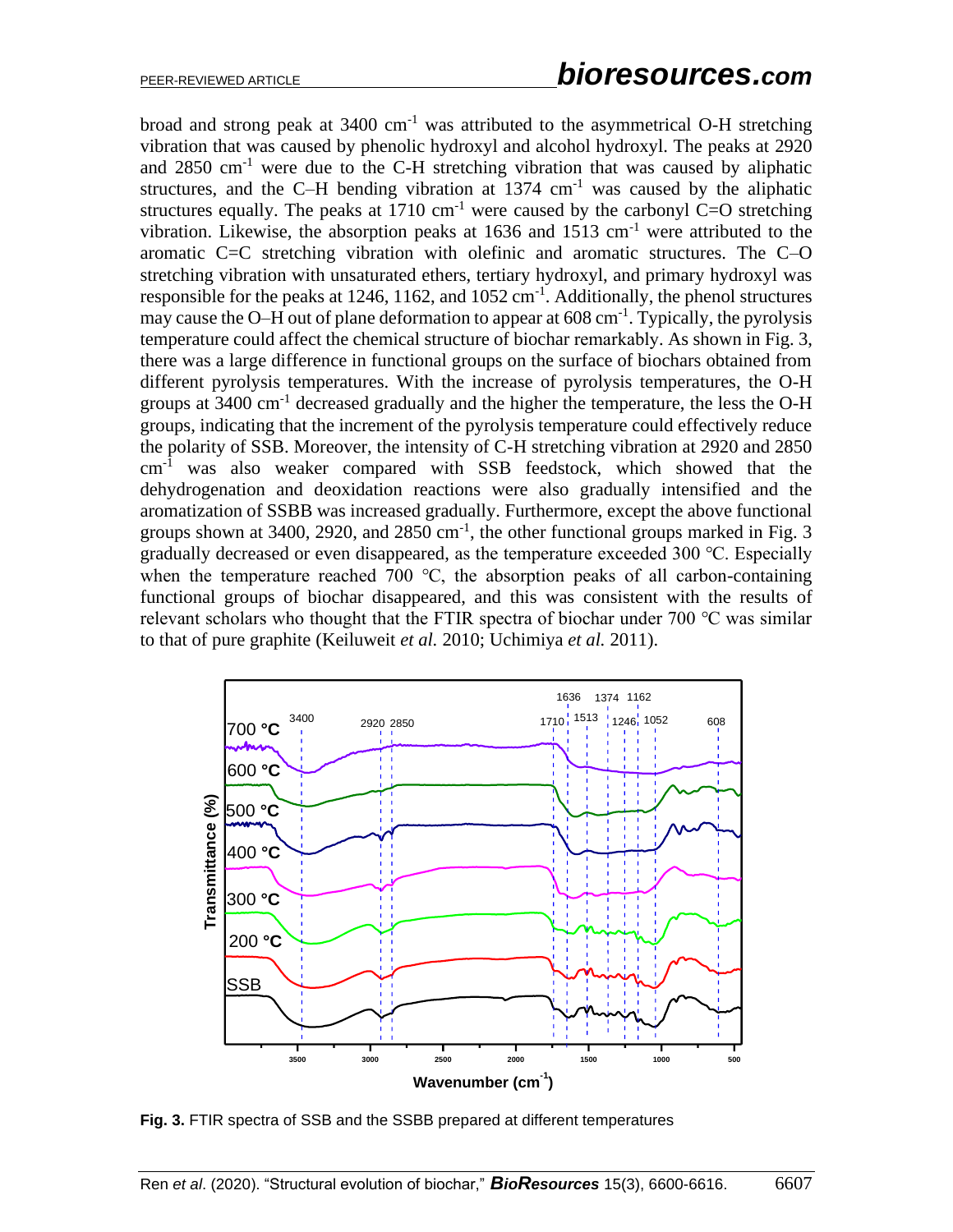| Wavenumber (cm-1) | <b>Infrared Absorption</b> | <b>Atomic Groups and</b><br><b>Structures</b> |
|-------------------|----------------------------|-----------------------------------------------|
| 3400              | O-H stretching             | Hydroxyl                                      |
| 2920              | C-H stretching             | Aliphatic structures                          |
| 2850              | C-H stretching             | Aliphatic structures                          |
| 1710              | C=O stretching             | Carbonyl                                      |
| 1636              | C=C stretching             | Olefinic structures                           |
| 1513              | C=C stretching             | Aromatic structures                           |
| 1374              | C-H bending                | Aliphatic structures                          |
| 1246              | C-O stretching             | Unsaturated ethers                            |
| 1162              | C-O stretching             | Tertiary hydroxyl                             |

**Table 3.** Functional Groups of SB and the SSBB Prepared at Different **Temperatures** 

#### *XRD analysis*

From the above FTIR analysis, it was shown that the increment of the temperature increased the degree of aromatization and thermal stability of the biochar, while the thermal stability of biochar was related to the development of carbon microcrystal structure. To further investigate the effect of temperature on the crystal structure of biochar, the SSB and SSBB were characterized by X-ray diffraction; and the XRD patterns are presented in Fig. 4. At *d* = 5.80 and 3.89 Å in SSB feedstock, two main peaks showed consistency with that of 200 and 300 ℃ SSBB. The two peaks were attributed to the crystal structure of cellulose (Kim *et al.* 2012; Al-Wabel *et al.* 2013).

1052 **C–O** stretching **Primary hydroxyl** 608 **C** O–H out of plane deformation Phenol structures



**Fig. 4.** XRD patterns of SSB and the SSBB prepared at different temperatures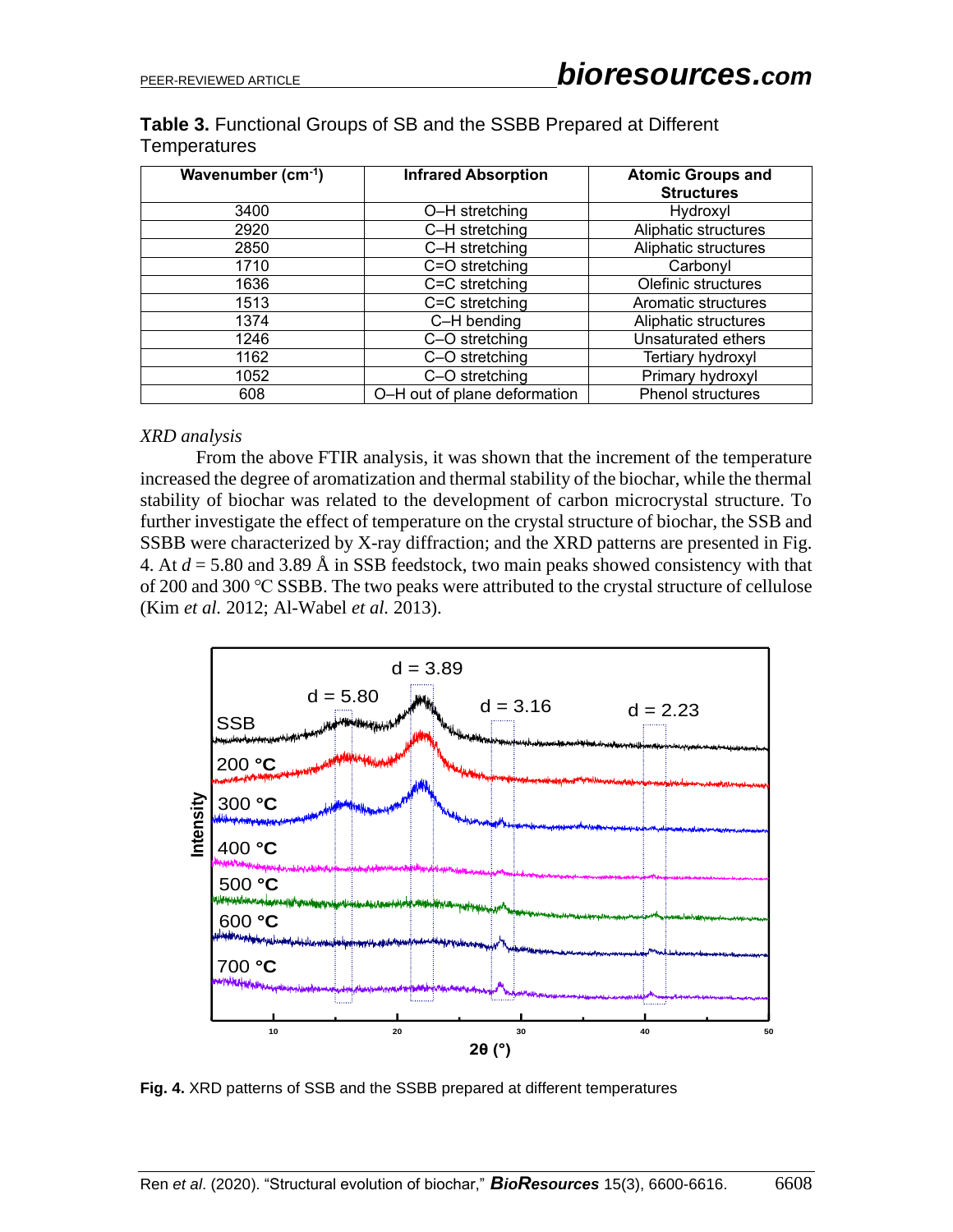It should be noted that both peaks disappeared at higher temperatures (400 to 700 ℃), which showed that the microcrystalline structure of cellulose was destroyed and decomposed, which was consistent with the conclusion of DTG analysis of SSB in Fig. 2. At this time, the biochar was amorphous. Likewise, many scholars have reached the same conclusion. Kloss *et al.* (2012) prepared four biochars (wheat straw, poplar wood, spruce wood, and needle mixture) with slow pyrolysis, and the XRD analysis showed that the characteristic peak of cellulose disappeared at a higher temperature. Wang *et al.* (2009) came to the same conclusion that the cellulose peaks of pine wood biochar vanished as the temperature reached and exceeded 400 °C, but it was present in 300 °C pine wood biochar. In contrast, two main peaks at *d* = 3.16 and 2.23 Å caused by a KCl mineral (Yuan *et al.* 2011) uninterruptedly appeared over a temperature range from 300 to 700  $\degree$ C, and a higher temperature resulted in sharper peaks. The increment of temperature led to the gradual enrichment of KCI crystals in SSBB. In addition, the intensity of all the samples decreased with the increment of the temperature, which proved again that the biochar prepared at a higher temperature had better thermal stability. Kotaiah Naik *et al.* also found the enrichment of mineral components in biochar because of the increase of temperature (Naik *et al.* 2017).



**Fig. 5.** SEM images of SSB and the SSBB prepared at different temperatures at the magnification of 2000)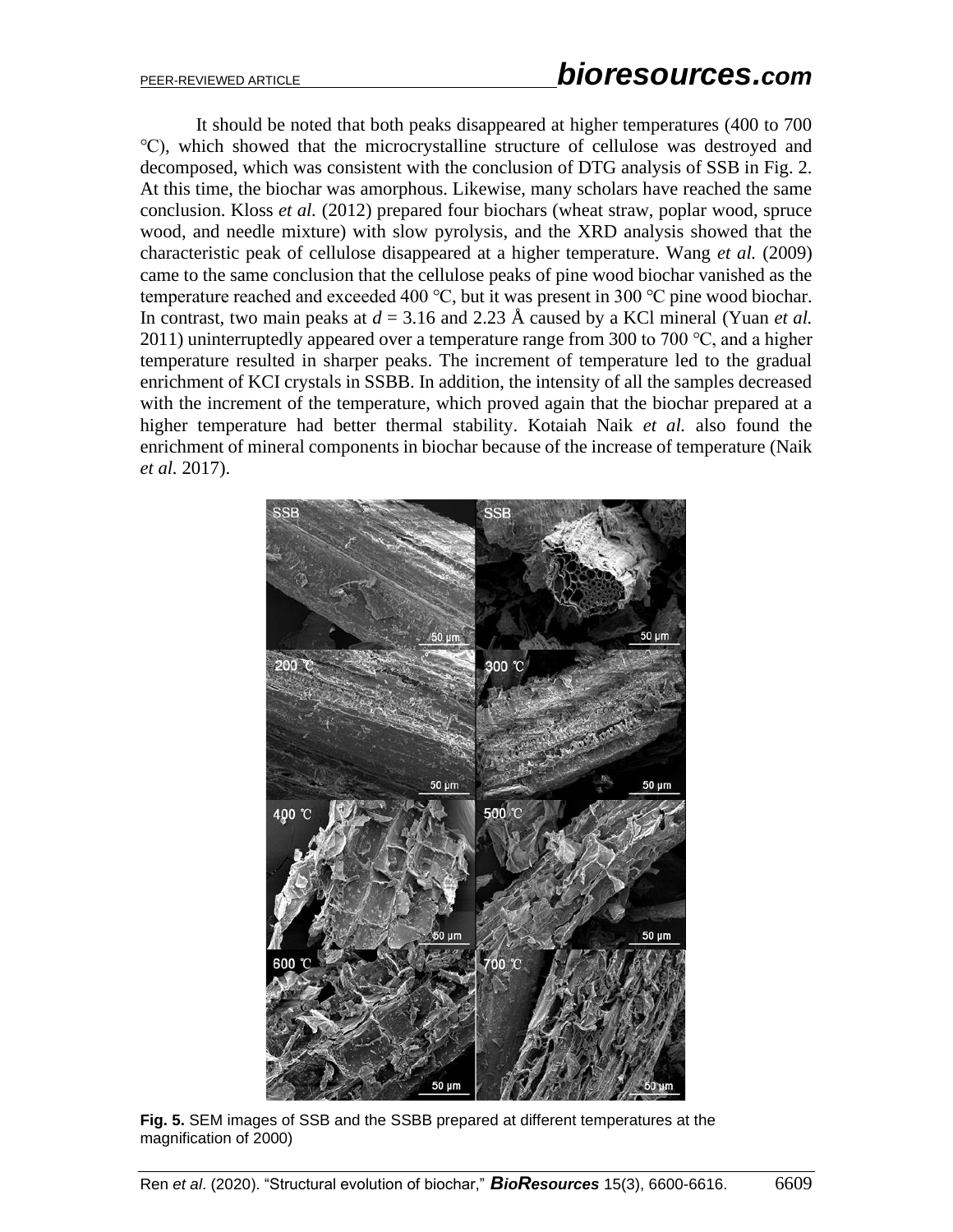#### *SEM analysis*

Scanning electron microscopy was used to detect the microstructure of biochar based on the interaction of electrons and matter. Figure 5 presents the morphology of SSB and the SSBB prepared under different pyrolysis temperatures at a magnification of 2000. The two images of SSB showed a columnar fiber bundle structure (Zhang *et al.* 2011) that was smooth. There were no holes or damage on the surface of SSB. Through comparing the SEM images of SSB and SSBB, it was observed that the surface of SSB was changed remarkably by the change of the pyrolysis temperature.

Although there were only slight differences between SSB and SSBB at 200 ℃, it was still observed that the surface was cracked and roughened. Further, tiny pore structures were clearly observed from the image of 300 ℃ SSBB, which was attributed to the release of volatile gases in SSB. As the pyrolysis temperature reached 400 ℃, the number of pores increased obviously, and the pore structure of SSBB was more compact and regular, which was attributed to the further decomposition of organic matter.

When the temperature was increased to 500  $^{\circ}$ C, the pore structure of SSBB was developed completely. The image of 600 ℃ SSBB showed some cracks and breakages that may be resulted from the violent release of volatile species, and the original skeleton structure could not be maintained. When the pyrolysis temperature was further increased to 700 ℃, the fracture on the surface of SSBB was more serious. The skeleton structure of SSBB collapsed and the pore structure became blurred. In addition, due to the enrichment of the ash in SSB with increased temperature, some small solid particles attached to the surface of SSB (Sharma *et al.* 2004).

#### *Pore structure characteristics analysis*

Apart from the analyses described above, it is imperative to investigate the pore structure characteristics of SSBB under different pyrolysis temperatures. As shown in Table 4, the increase of the pyrolysis temperature had an important effect on the surface area and pore volume of SSBB. When the pyrolysis temperature was 200 ℃, the main manifestation was the loss of water and the mass decomposition of organic matter had not yet occurred, which could explain the similar characteristics of porosity between the SSB and 200 ℃ SSBB.

As the temperature further rose to 300  $\degree$ C, the specific surface area of SSBB increased to 3.35  $\mathrm{m}^2/\mathrm{g}$ , which may have been because the release of volatile substances and the precipitation of volatile products caused by the decomposition of hemicellulose. Such processes could have led to the opening of a few pores. As the pyrolysis temperature exceeded 400 ℃, the specific surface area of SSBB increased dramatically and reached the maximum of 17.3 m<sup>2</sup>/g at 500 °C. The sharp increase of the specific surface area was mainly ascribed to the increase of micropores, which may be attributed to the mass decomposition of volatiles, especially cellulose.

A related study showed that the decomposition of cellulose occurred at 250 to 450 ℃ (Vamvuka & Sfakiotakis, 2011), which was consistent with the results of this study. As also shown in Table 4, when the pyrolysis temperature reached 600 or even 700 ℃, the pore structure characteristics of SSBB showed a sharp downward trend over a range from 17.33 to 4.95  $\text{m}^2/\text{g}$ . This was because the excessive pyrolysis temperature that led to a more intense pyrolysis reaction caused the coalescence, closure, even the melting, and collapse of the pores.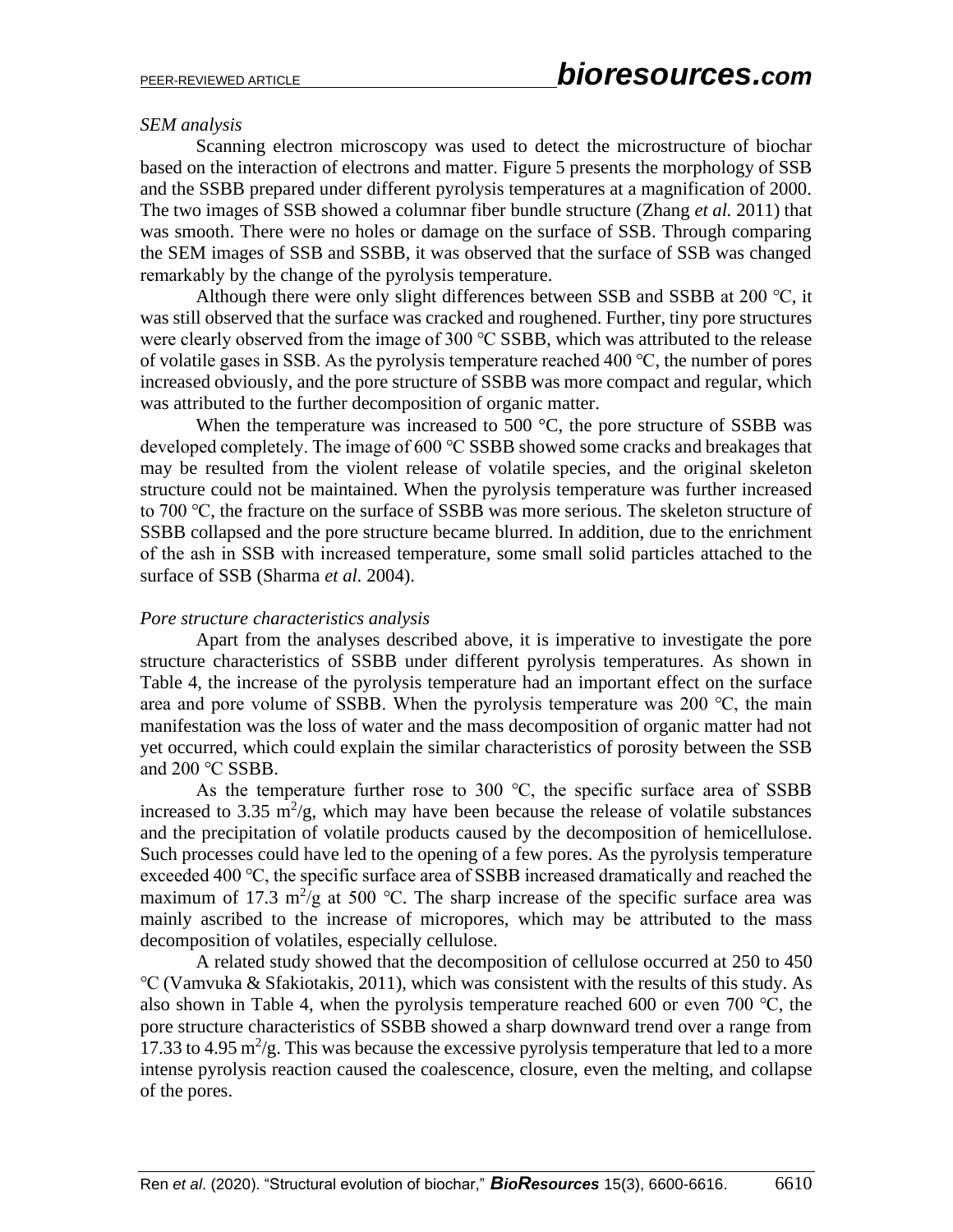**Table 4.** Surface Area and Pore Volume of SB and the SSBB Prepared at Different Temperatures

| $T$ (°C)   | SBET $(m^2/g)$ | $V_{\text{mic}}$ (cm <sup>3</sup> /g) | $V_{\text{mes}}$ (cm <sup>3</sup> /g) | $V_{\text{total}}$ (cm <sup>3</sup> /g) | $V_{\text{mic}}/V_{\text{total}}$ (%) |
|------------|----------------|---------------------------------------|---------------------------------------|-----------------------------------------|---------------------------------------|
| <b>SSB</b> | 2.1561         | 0.000162                              | 0.001024                              | 0.002915                                | 5.56                                  |
| 200        | 2.1976         | 0.000145                              | 0.001121                              | 0.003120                                | 4.65                                  |
| 300        | 3.3527         | 0.000672                              | 0.001923                              | 0.007362                                | 9.13                                  |
| 400        | 6.7956         | 0.002587                              | 0.004855                              | 0.025291                                | 10.23                                 |
| 500        | 17.3264        | 0.009421                              | 0.011364                              | 0.049520                                | 19.02                                 |
| 600        | 11.3059        | 0.005092                              | 0.007815                              | 0.031547                                | 16.14                                 |
| 700        | 4.9532         | 0.000651                              | 0.002454                              | 0.031457                                | 20.69                                 |



**Fig. 6.** Adsorption isotherms of SSB and SSBB prepared at different pyrolysis temperatures: (a)  $N_2$  adsorption/desorption isotherms and (b)  $CO_2$  adsorption isotherms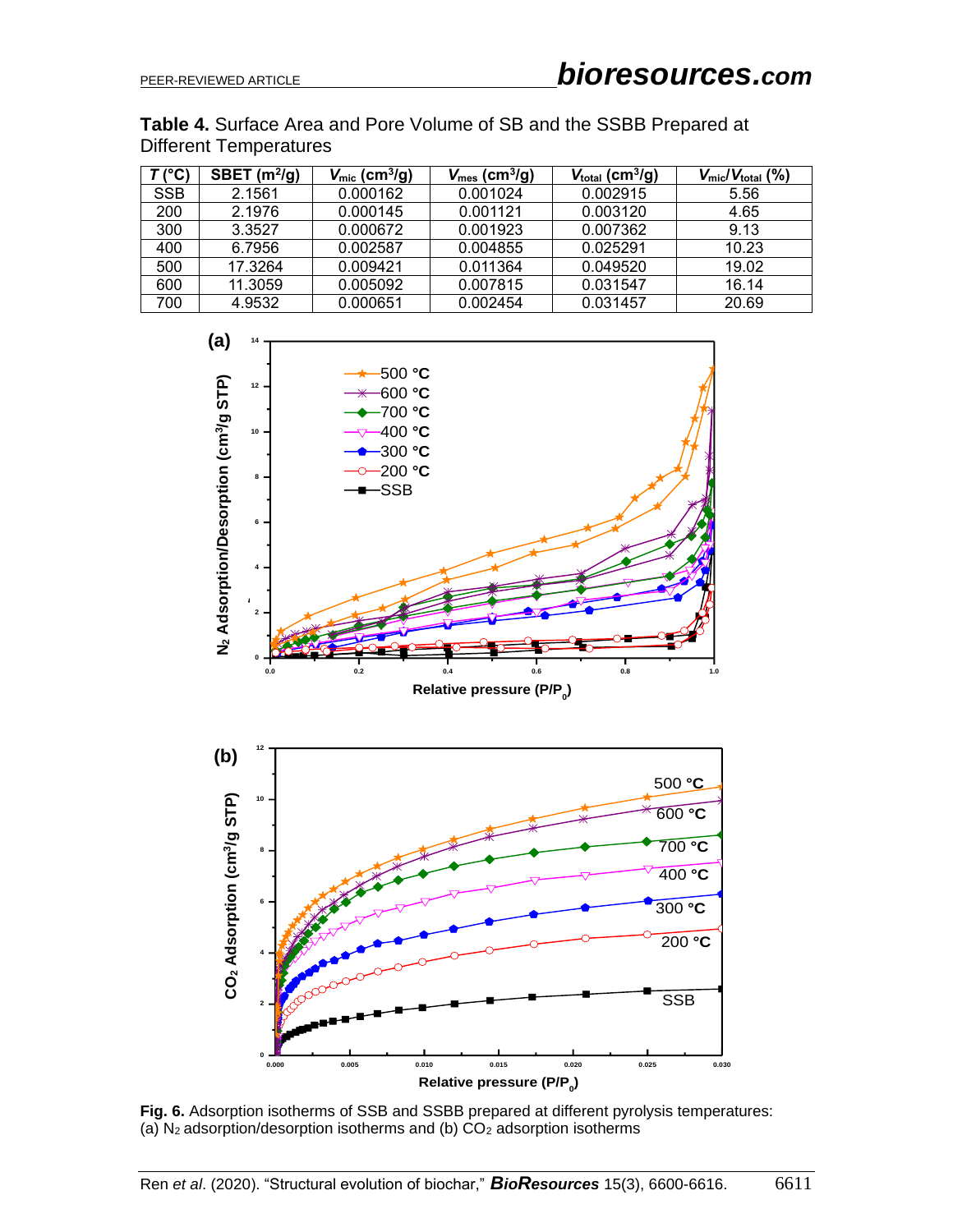Recently, the adsorption/desorption of low-pressure gas has been widely used for the pore structure characteristics analysis. Figure 6 shows the adsorption isotherms of SSB and SSBB prepared at different pyrolysis temperatures. As shown in Fig. 6(a), the adsorption/desorption curves of SSB and different SSBB samples were similar and presented an inverse S-shape. According to Brunauer–Deming–Deming–Teller (BDDT) classification, the curves were similar to type II isotherms (Brunauer *et al.* 1938), indicating that SSB and SSBB had a complex pore structure system and the pore size distribution was continuous. The initial part of the curves rose slowly and presented an upward convex shape, indicating the transition of adsorption from monolayer to multimolecular layer. The second half of the curves sharply rose and presented no adsorption saturation while the relative pressure reached 1.0, which was consistent with capillary condensation in the pore structure of SSBB. In contrast, the curve of SSB and the curve of 200 ℃ SSBB were intertwined with each other, and there was no obvious distinction between them. This further demonstrated that the loss of water had little effect on the pore structure characteristics of SSBB. It should be noted that with the increase of pyrolysis temperature, the  $N_2$  adsorption/desorption capacity of SSBB increased first and then decreased, and it reached the maximum at 500 ℃, indicating that with the increase of the pyrolysis temperature, the pore structure of SSBB was more developed and the adsorption amount was larger, while the higher temperatures (600, 700 ℃) could cause the collapse and decomposition of SSB and decrease the  $N_2$  adsorption/desorption capacity. As observed in Fig. 6 (b), the effects of pyrolysis temperature on the  $CO<sub>2</sub>$  adsorption of SSBB were consistent with that of  $N_2$  adsorption/desorption. Above all, the changes of the pore structure characteristics were consistent with SEM analysis of SSBB, which further confirmed the evolution of SSBB under different pyrolysis temperature.

## **CONCLUSIONS**

- 1. The objective of this study was to determine the evolution of biochar structural features during fast pyrolysis of sweet sorghum bagasse in a novel V-shaped down tube reaction device within a temperature range of 200 to 700 °C. The results showed that pyrolysis temperature had an important effect on the composition and physicochemical properties of sweet sorghum bagasse biochar, and the biochar obtained at 500 ℃ had the most developed pore structure.
- 2. The information attained herein is of great importance for the utilization of sweet sorghum bagasse obtained from the advanced solid-state fermentation.

## **ACKNOWLEDGEMENTS**

The authors gratefully thank the support for this research from The National Natural Science Foundation of China (51536009, 51276103), The Natural Science Foundation of Shandong Province of China (ZR2019MEE036), and the Distinguished Expert of Taishan Scholars Shandong Province, Higher Education Superior Discipline Team Training Program of Shandong Province.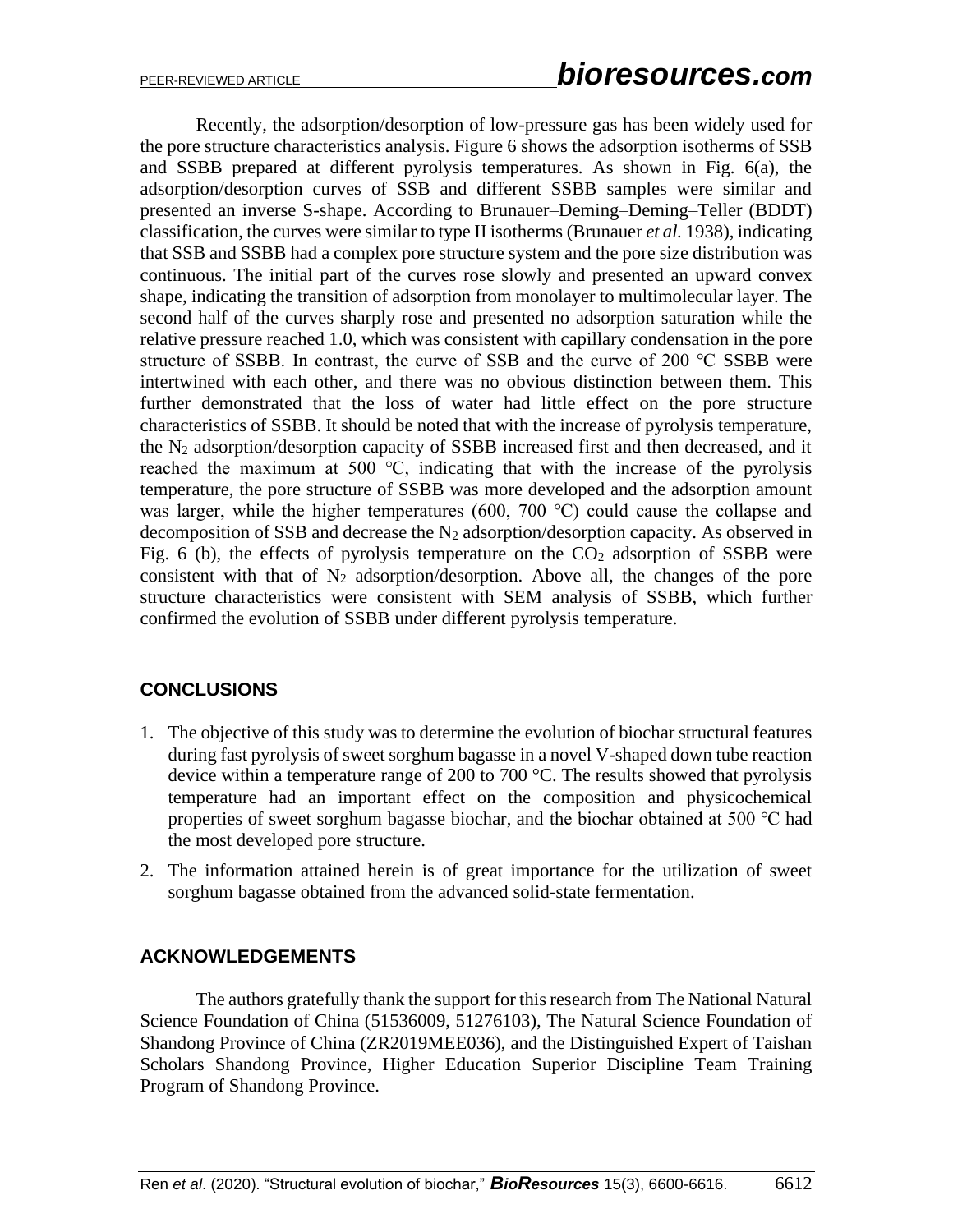# **REFERENCES CITED**

- Abnisa, F., and Daud, W. M. A. W. (2014). "A review on co-pyrolysis of biomass: An optional technique to obtain a high-grade pyrolysis oil," *Energy Conversion and Management* 87, 71-85. DOI: 10.1016/j.enconman.2014.07.007
- Al-Wabel, M. I., Al-Omran, A., El-Naggar, A. H., Nadeem, M., and Usman, A. R. (2013). "Pyrolysis temperature induced changes in characteristics and chemical composition of biochar produced from conocarpus wastes," *Bioresource Technology* 131, 374-379. DOI: 10.1016/j.biortech.2012.12.165
- Alvarez, J., Lopez, G., Amutio, M., Bilbao, J., and Olazar, M. (2014). "Upgrading the rice husk char obtained by flash pyrolysis for the production of amorphous silica and high quality activated carbon," *Bioresource Technology* 170, 132-137. DOI: 10.1016/j.biortech.2014.07.073
- Angın, D. (2013). "Effect of pyrolysis temperature and heating rate on biochar obtained from pyrolysis of safflower seed press cake," *Bioresource Technology* 128, 593-597. DOI: 10.1016/j.biortech.2012.10.150
- Antal, M. J. J., and Varhegyi, G. (1995). "Cellulose pyrolysis kinetics: The current state of knowledge," *Industrial & Engineering Chemistry Research* 34(3), 703-717. DOI: 10.1021/ie00042a001
- Boakye-Boaten, N. A., Xiu, S., Shahbazi, A., Wang, L., Li, R., and Schimmel, K. (2016). "Uses of miscanthus press juice within a green biorefinery platform," *Bioresource Technology* 207, 285-292. DOI: 10.1016/j.biortech.2016.02.030
- Brunauer, S., Emmett, P. H., and Teller, E. (1938). "Adsorption of gases in multimolecular layers," *Journal of the American Chemical Society* 60(2), 309-319. DOI: 10.1021/ja01269a023
- Cardoso, C., Miranda, M., Santos, K., and Ataíde, C. (2011). "Determination of kinetic parameters and analytical pyrolysis of tobacco waste and sorghum bagasse," *Journal of Analytical and Applied Pyrolysis* 92(2), 392-400. DOI: 10.1016/j.jaap.2011.07.013
- Chen, G., Yao, J., Liu, J., Yan, B., and Shan, R. (2016). "Biomass to hydrogen-rich syngas via catalytic steam reforming of bio-oil," *Renewable Energy* 91, 315-322. DOI: 10.1016/j.renene.2016.01.073
- Chen, H., Liu, D., Shen, Z., Bao, B., Zhao, S., and Wu, L. (2015). "Functional biomass carbons with hierarchical porous structure for supercapacitor electrode materials," *Electrochimica Acta* 180, 241-251. DOI: 10.1016/j.electacta.2015.08.133
- Chen, T., Wu, C., Liu, R., Fei, W., and Liu, S. (2011). "Effect of hot vapor filtration on the characterization of bio-oil from rice husks with fast pyrolysis in a fluidized-bed reactor," *Bioresour. Technol.* 102(10), 6178-6185. DOI: 10.1016/j.biortech.2011.02.023
- Fatehi, H., and Bai, X.-S. (2017). "Structural evolution of biomass char and its effect on the gasification rate," *Applied Energy* 185, 998-1006. DOI: 10.1016/j.apenergy.2015.12.093
- Fatriasari, W., and Iswanto, A. H. (2015). "The kraft pulp and paper properties of sweet sorghum bagasse (*Sorghum bicolor* L Moench)," *Journal of Engineering & Technological Sciences* 47(2). DOI: 10.5614/j.eng.technol.sci.2015.47.2.4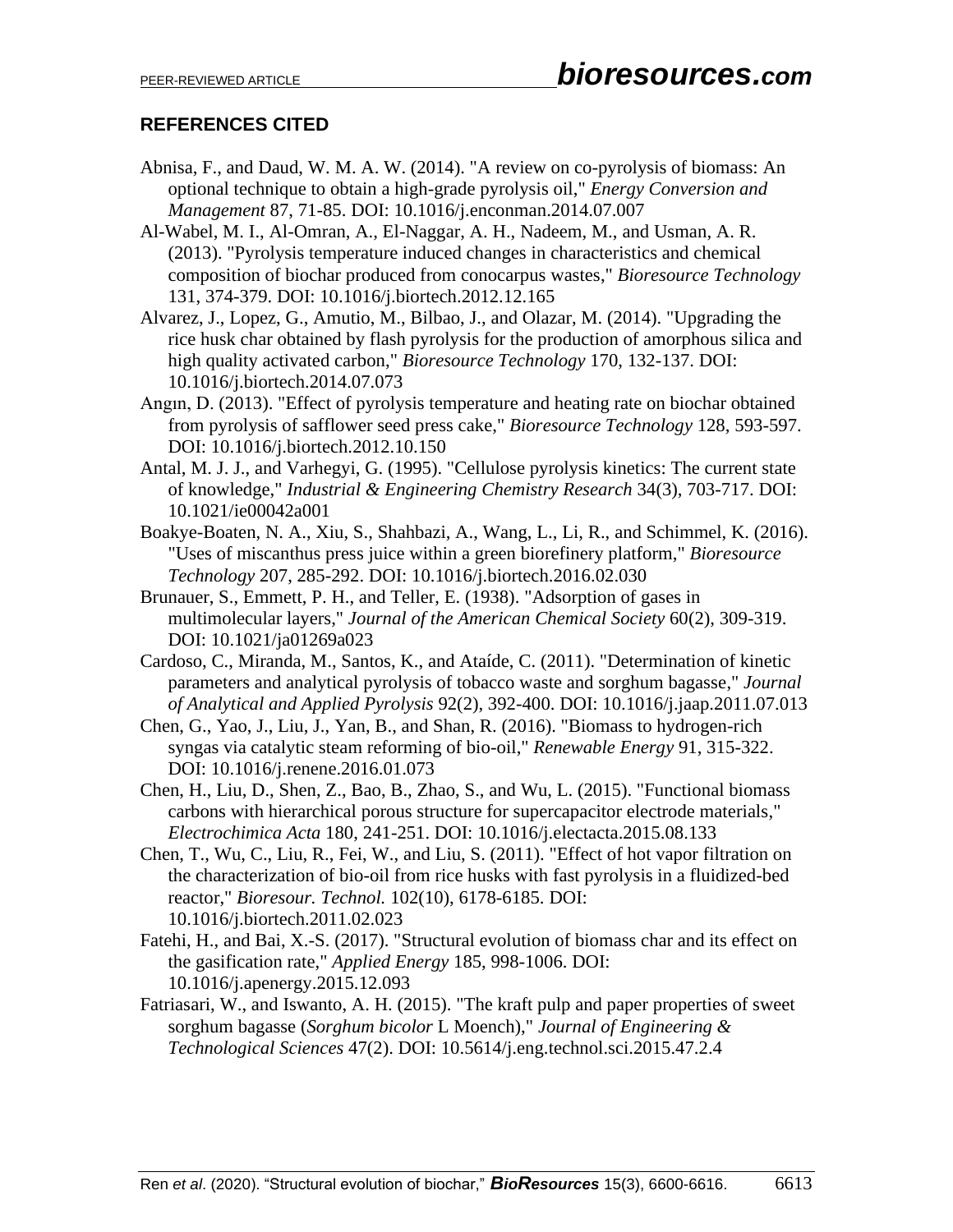- Fu, P., Bai, X., Yi, W., Li, Z., and Li, Y. (2018). "Fast pyrolysis of wheat straw in a dual concentric rotary cylinder reactor with ceramic balls as recirculated heat carrier," *Energy Conversion and Management* 171, 855-862. DOI: 10.1016/j.enconman.2018.06.035
- Fu, P., Hu, S., Xiang, J., Sun, L., Su, S., and Wang, J. (2012). "Evaluation of the porous structure development of chars from pyrolysis of rice straw: Effects of pyrolysis temperature and heating rate," *Journal of Analytical and Applied Pyrolysis* 98, 177- 183. 10.1016/j.jaap.2012.08.005
- Fu, P., Yi, W., Li, Z., Bai, X., and Wang, L. (2017). "Evolution of char structural features during fast pyrolysis of corn straw with solid heat carriers in a novel V-shaped down tube reactor," *Energy Conversion and Management* 149, 570-578. DOI: 10.1016/j.enconman.2017.07.068
- Fu, P., Yi, W., Li, Z., and Li, Y. (2019). "Comparative study on fast pyrolysis of agricultural straw residues based on heat carrier circulation heating," *Bioresource Technology* 271, 136-142. DOI: 10.1016/j.biortech.2018.09.099
- Houx, J. H., Roberts, C. A., and Fritschi, F. B. (2013). "Evaluation of sweet sorghum bagasse as an alternative livestock feed," *Crop Science* 53(4), 1784-1790. DOI: 10.2135/cropsci2012.03.0190
- Junshe, L. L. S., and Ping, K. L. L. (2007). "The Fuel ethanol production from sweet sorghum stalk," *Progress in Chemistry*, Z2.
- Keiluweit, M., Nico, P. S., Johnson, M. G., and Kleber, M. (2010). "Dynamic molecular structure of plant biomass-derived black carbon (biochar)," *Environmental Science & Technology* 44(4), 1247-1253. DOI: 10.1021/es9031419
- Kim, K. H., Kim, J.-Y., Cho, T.-S., and Choi, J. W. (2012). "Influence of pyrolysis temperature on physicochemical properties of biochar obtained from the fast pyrolysis of pitch pine (*Pinus rigida*)," *Bioresource Technology* 118, 158-162. DOI: 10.1016/j.biortech.2012.04.094
- Kloss, S., Zehetner, F., Dellantonio, A., Hamid, R., Ottner, F., Liedtke, V., Schwanninger, M., Gerzabek, M. H., and Soja, G. (2012). "Characterization of slow pyrolysis biochars: Effects of feedstocks and pyrolysis temperature on biochar properties," *Journal of Environmental Quality* 41(4), 990-1000. DOI: 10.2134/jeq2011.0070
- Li, S., Li, G., Zhang, L., Zhou, Z., Han, B., Hou, W., Wang, J., and Li, T. (2013). "A demonstration study of ethanol production from sweet sorghum stems with advanced solid state fermentation technology," *Applied Energy* 102, 260-265. DOI: 10.1016/j.apenergy.2012.09.060
- Li, Z., Li, N., Yi, W., Fu, P., Li, Y., and Bai, X. (2017). "Design and operation of a down-tube reactor demonstration plant for biomass fast pyrolysis," *Fuel Processing Technology* 161, 182-192. DOI: 10.1016/j.fuproc.2016.12.014
- Ma, K., Ruan, Z., Shui, Z., Wang, Y., Hu, G., and He, M. (2016). "Open fermentative production of fuel ethanol from food waste by an acid-tolerant mutant strain of *Zymomonas mobilis*," *Bioresource Technology* 203, 295-302. DOI: 10.1016/j.biortech.2015.12.054
- Ma, Z., Chen, D., Gu, J., Bao, B., and Zhang, Q. (2015). "Determination of pyrolysis characteristics and kinetics of palm kernel shell using TGA–FTIR and model-free integral methods," *Energy Conversion and Management* 89, 251-259. DOI: 10.1016/j.enconman.2014.09.074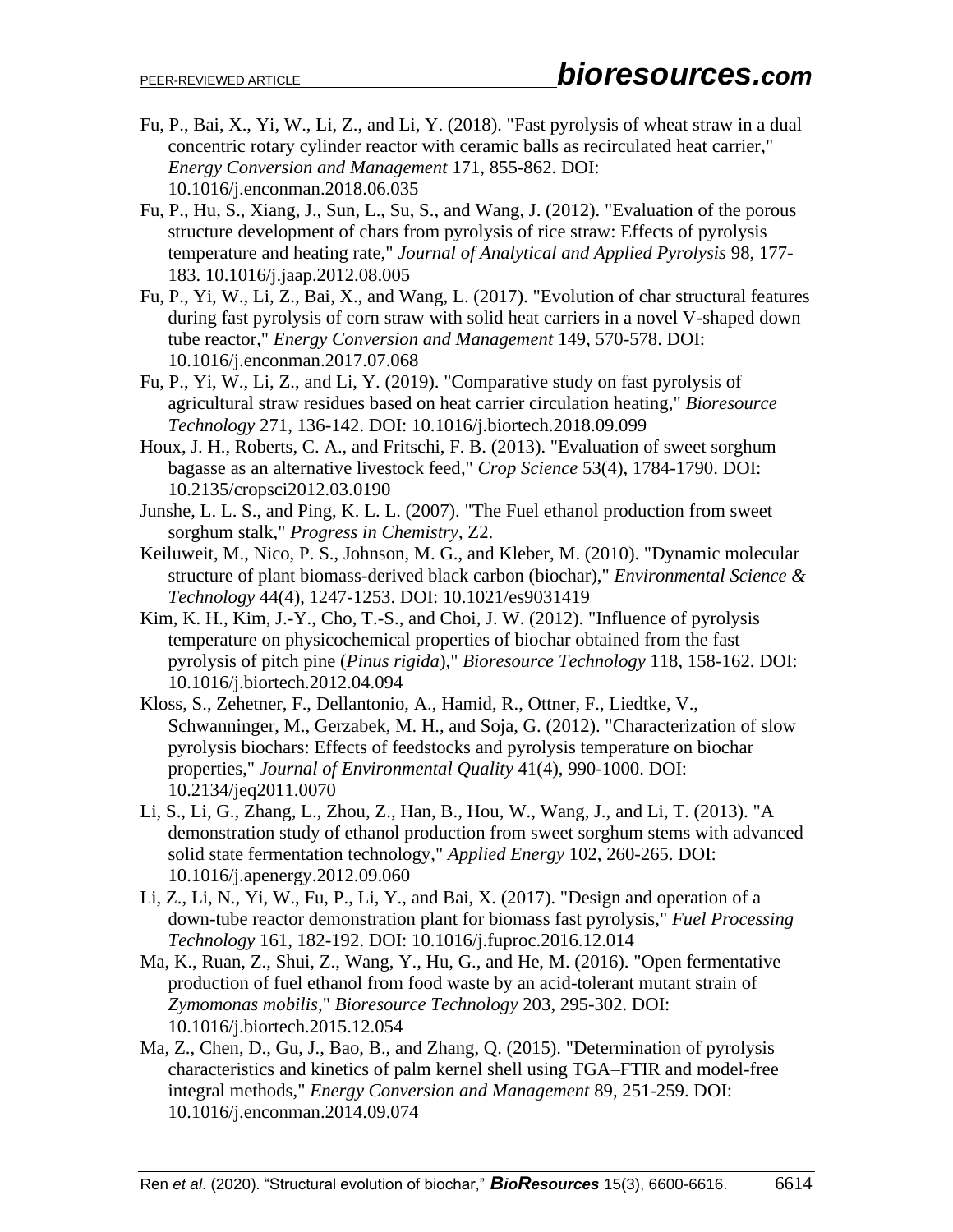- Naik, D. K., Monika, K., Prabhakar, S., Parthasarathy, R., Satyavathi, B. (2017). "Pyrolysis of sorghum bagasse biomass into bio-char and bio-oil products," *Journal of Thermal Analysis and Calorimetry* 127(2), 1277-1289. DOI: 10.1007/s10973-016- 6061-y
- Nanda, S., Dalai, A. K., Berruti, F., and Kozinski, J. A. (2016). "Biochar as an exceptional bioresource for energy, agronomy, carbon sequestration, activated carbon and specialty materials," *Waste and Biomass Valorization* 7(2), 201-235. DOI: 10.1007/s12649-015-9459-z
- Rafiq, M. K., Bachmann, R. T., Rafiq, M. T., Shang, Z., Joseph, S., and Long, R. (2016). "Influence of pyrolysis temperature on physico-chemical properties of corn stover (*Zea mays* L.) biochar and feasibility for carbon capture and energy balance," *PloS one* 11(6), e0156894. DOI: 10.1371/journal.pone.0156894
- Sharma, R. K., Wooten, J. B., Baliga, V. L., Lin, X., Chan, W. G., and Hajaligol, M. R. (2004). "Characterization of chars from pyrolysis of lignin," *Fuel* 83(11-12), 1469- 1482. DOI: 10.1016/j.fuel.2003.11.015
- Spokas, K. A., Baker, J. M., and Reicosky, D. C. (2010). "Ethylene: Potential key for biochar amendment impacts," *Plant and Soil* 333(1-2), 443-452. DOI: 10.1007/s11104-010-0359-5
- Tan, Y., Abdullah, A., and Hameed, B. (2017). "Fast pyrolysis of durian (*Durio zibethinus* L) shell in a drop-type fixed bed reactor: Pyrolysis behavior and product analyses," *Bioresource Technology*, 243, 85-92. DOI: 10.1016/j.biortech.2017.06.015
- Thangalazhy-Gopakumar, S., Al-Nadheri, W. M. A., Jegarajan, D., Sahu, J., Mubarak, N., and Nizamuddin, S. (2015). "Utilization of palm oil sludge through pyrolysis for bio-oil and bio-char production," *Bioresource Technology* 178, 65-69. DOI: 10.1016/j.biortech.2014.09.068
- Uchimiya, M., Wartelle, L. H., Klasson, K. T., Fortier, C. A., and Lima, I. M. (2011). Influence of pyrolysis temperature on biochar property and function as a heavy metal sorbent in soil," *Journal of Agricultural and Food Chemistry* 59(6), 2501-2510. DOI: 10.1021/jf104206c
- Vamvuka, D., and Sfakiotakis, S. (2011). "Effects of heating rate and water leaching of perennial energy crops on pyrolysis characteristics and kinetics," *Renewable Energy*, 36(9), 2433-2439. DOI: 10.1016/j.renene.2011.02.013
- Wang, Z., Cao, J., and Wang, J. (2009). "Pyrolytic characteristics of pine wood in a slowly heating and gas sweeping fixed-bed reactor," *Journal of Analytical and Applied Pyrolysis* 84(2), 179-184. DOI: 10.1016/j.jaap.2009.02.001
- Yin, R., Liu, R., Mei, Y., Fei, W., and Sun, X. (2013). "Characterization of bio-oil and bio-char obtained from sweet sorghum bagasse fast pyrolysis with fractional condensers," *Fuel* 112, 96-104. DOI: 10.1016/j.fuel.2013.04.090
- Yuan, J.-H., Xu, R.-K., and Zhang, H. (2011). "The forms of alkalis in the biochar produced from crop residues at different temperatures," *Bioresource Technology* 102(3), 3488-3497. DOI: 10.1016/j.biortech.2010.11.018
- Zhang, J., Liu, J., and Liu, R. (2015). "Effects of pyrolysis temperature and heating time on biochar obtained from the pyrolysis of straw and lignosulfonate," *Bioresource Technology* 176, 288-291. DOI: 10.1016/j.biortech.2014.11.011
- Zhang, J., Ma, X., Yu, J., Zhang, X., and Tan, T. (2011). "The effects of four different pretreatments on enzymatic hydrolysis of sweet sorghum bagasse," *Bioresource Technology* 102(6), 4585-4589. DOI: 10.1016/j.biortech.2010.12.093